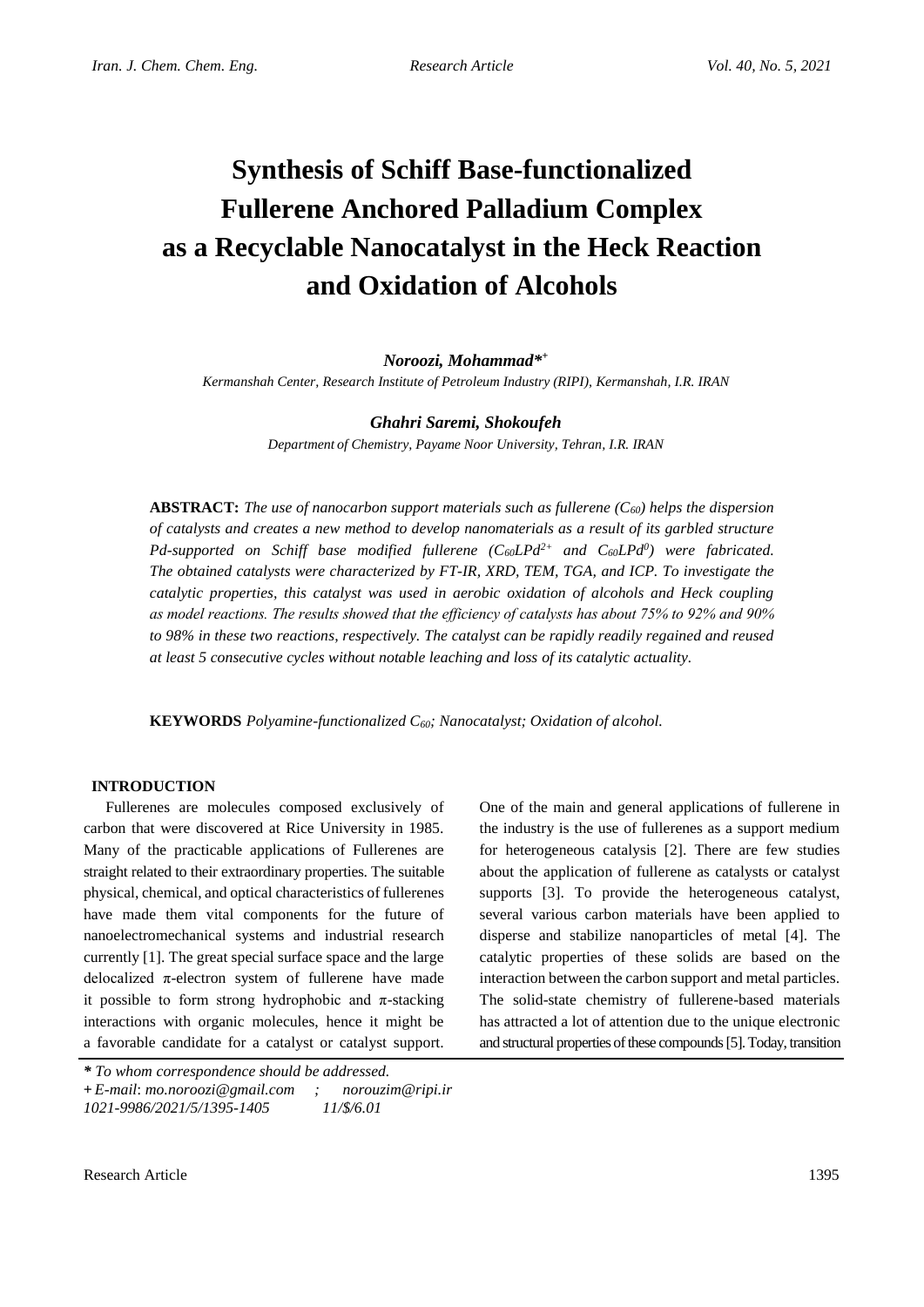metals are reported as useful heterogeneous catalyst agents in the synthesis of organic compounds [6-11].

There are a great number of reports and reviews that reveal the extensive application of Palladium-based catalysts. However, the recovery and recycling of these catalysts are frequently problematic. Thus, the construction of a heterogeneous palladium catalyst using immobilization of metal on solid support facilitates recovery of catalyst from the reaction mixture and aids to effective recycling of the catalyst. For this reason, immobilization of Pd catalysts on inorganic solid supports [12], organic polymers [13], CNT [14], graphene, and its derivatives have been investigated [15]. Palladium stabilized on different solid substrates that increases their efficiency due to increased contact, are used in several important reactions such as the hydrogenation of carbon-carbon bonds [16], C-heteroatom bond formation [17], including the asymmetric reaction [18], the synthesis and functionalization of heterocycles [19], C-C coupling and alcohols oxidation reactions [20]. Among palladium-catalyzed reactions, the Suzuki– Miyaura coupling, the Heck reaction, and the Sonogashira reaction have been extensively investigated in recent decades [21]. In this study, first, the fullerene was modified with Schiff base ligand (L) and then Pd was immobilized on Schiff base complexes  $(C_{60}LPd^{2+}$  and  $C_{60}LPd^{0})$ . Moreover, the activity of these Schiff base functionalized Fullerene  $(C_{60})$ anchored palladium complex was studied as a recyclable nanocatalyst for Heck coupling and oxidation of alcohols as model reactions. The results displayed that the catalyst can be easily regenerated and reused at least 5 successive cycles without considerable leaching and loss of its catalytic activity.

# **EXPERIMENTAL SECTION**

## *Materials and equipment's*

Fullerene was ordered from Sigma- Aldrich Company  $(C_{60}$ , assay 99 %). In addition, other chemical materials such as sodium naphthalene, thionyl chloride, ethylenediamine, salicylaldehyde, hydrazine hydrate, aliphatic and aromatic alcohols, styrene and derivatives, aryl bromides and aryl iodides, metal salts, organic and inorganic acids, bases, and solvents were purchased from Aldrich, Merck and Fluka no need for further purification. Synthesized compounds were characterized using the Infrared spectra by Shimadzu 8400,  $^1$ H- and  $^{13}$ C- NMR spectra by Jeol 90 MHz, elemental analysis for C, H, and

N by Perkin-Elmer 2400 series analyzer, the X-Ray powder Diffractometer (XRD) Philips PW-1840, ThermoGravimetric Analysis (TGA) Mettler Toledo SDTA 85-e at 30-800 ºC with 10 ºC /Min, Transmission Electron Microscopy (TEM) images by EM10C (Zeiss), quantitative measurements of metal elements with SHIMADZU AA-6100 Absorption Spectrometer (AAS).

# *Amination of fullerene*

In order to produce fullerenes with amine functional groups, at first, Hexa (carboxyl) fullerene was synthesized following a well-known procedure [22-24]. 400 mg (0.556 mmol) of fullerene was added to 250 mL of 1, 2-dimethoxyethane (DME) which has already been dried and degassed. The mixture was stirred for 6 hours. 1.74 g (11.5 mmol) of sodium naphthalene in 50 mL DME was added and stirred until the color of this mixture was changed from dark to brown. Purified  $CO<sub>2</sub>$  gas was inserted into the reaction vessel continuously, accompanied by strong stirring. After 3 days, the brown suspension was obtained. This suspension was separated by centrifugation. The precipitate was dissolved in DMF and the unreacted materials, such as fullerene, were separated by centrifugation.

The obtained solution was added dropwise to 4 M HCl with vigorous stirring until a brown precipitate was gained. The solid product was separated from the solution by centrifugation and washed with a limited value of deionized water to remove residual HCl. The product was a brown solid with the formula  $C_{60}$ -(COOH)<sub>6</sub> with a yield of 56%. The modified fullerene material, unlike fullerene pure, is soluble in water and other polar organic solvents, such as DMF, DMSO, and THF. This product was analyzed quantitatively and qualitatively to the characterization of the carboxylic acid functional groups. The FT-IR spectroscopy investigated the product qualitatively and then the number of COOH groups on the surface of the treated fullerenes was quantitatively determined by the titration method. In a typical experiment, 25 mL of NaOH (0.04 N) standard solution was poured into a flask. Then the modified fullerenes were added to this solution. The mixture was stirred for 20 h and then titrated with HCl (0.04 N) standard solution to determine the excess amount of NaOH in the solution and also the concentration of the carboxylates on the fullerenes. The prepared material was then analyzed by elemental analysis and showed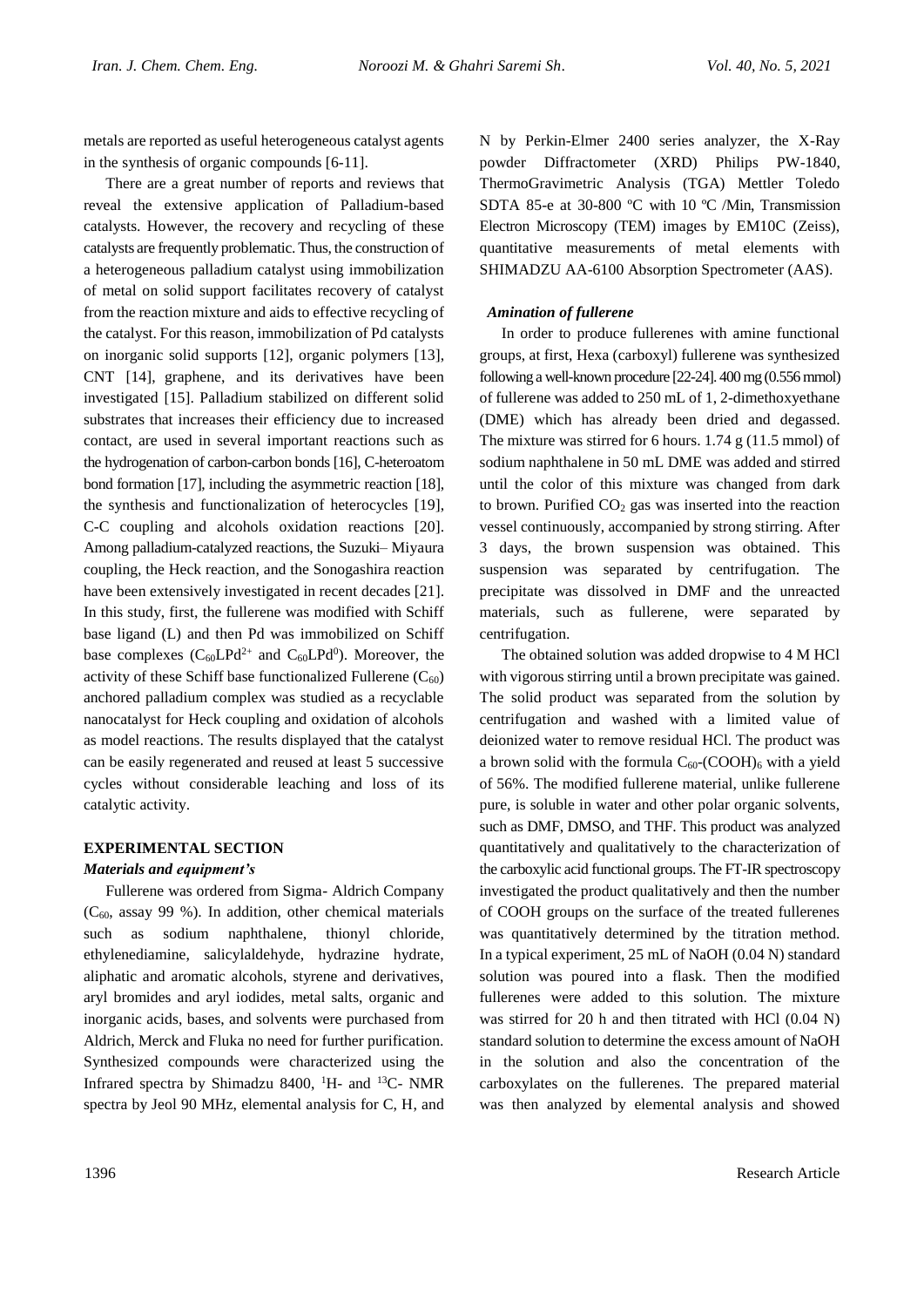a significant C, H and N content. Anal. Calc, for  $C_{60}$ -(COOH)6: C, 79.53; H, 1.21; N, 0.0. Found: C, 79.1; H, 1.19; N, 0.0%; IR (KBr, cm<sup>-1</sup>) ν<sub>Ο-Η</sub> 3400-3150, ν<sub>C=Ο</sub> 1710-1700, ν<sub>C-H</sub> 2900-2700. <sup>1</sup>H NMR (DMSO-d<sup>6</sup>, ppm) δ 11.09 s (COOH), 1.85 s (C<sub>60</sub>-H).

<sup>13</sup>C NMR (DMSO-d<sup>6</sup>, ppm) δ 169.37 (COOH), 143.28 (C60-C), 57.13, 74.62, 138.19, 139.13, 139.08, 139.23, 140.31, 140.47, 142.26, 142.56, 142.75, 142.90, 143.14, 143.20, 143.45, 144.98, 145.16, 145.47, 145.94, 146.19, 146.35, 146.47, 146.51, 146.73, 146.88, 146.99, 147.58, 155.92, 157.56.

In the next step. The dried carboxylated fullerene under vacuum (500 mg, 0.482 mmol) was suspended in a solution of thionyl chloride  $(SOCl<sub>2</sub>, 5 mL)$  and dimethylformamide (DMF) (20 mL). The suspension was stirred at 65 °C for 24 h, and then filtrated. The separated solid was washed with anhydrous tetrahydrofuran (THF) and dried in a vacuum (517 mg, yield 92%). The acylated fullerene was analyzed by elemental analysis and showed a significant C, H, and N content. Anal. Calc, for C60-COCl: C, 69.08; H, 0.0; N, 0.0. Found: C, 70.04; H, 0.0; N, 0.0%; IR (KBr, cm<sup>-1</sup>)  $v_{C-C1}$  730–550,  $v_{C=0}$  1771. <sup>1</sup>H NMR (DMSO-d<sub>6</sub>, ppm) 1.97 s( $C_{60}$ -H). <sup>13</sup>C NMR (DMSO $d_6$ , ppm) δ 68.10 s (COCl) and other <sup>13</sup>C NMR peaks of this compound and carboxylated fullerene were almost similar. The acylated fullerene (500 mg, 0.429 mmol) was dispersed in  $(10 \text{ mL})$  chloroform  $(CH_3Cl)$ , then was added to the solution of ethylenediamine (EDA, 200 mg) and CH3Cl  $(5 \text{ mL})$  at a rate of  $5.0 \text{ mL} \text{ h}^{-1}$ . The suspension was stirred at 65 °C for 20 h. The mixture was filtered and the gained solid was washed with anhydrous THF several times, and dried in a vacuum oven for 2 hr (319.7 mg, Yield 56%). This fullerene derivative is used as a compound containing primary amine in Schiff base reaction. Anal. Calc. for  $C_{60}$ -(CONHCH<sub>2</sub>CH<sub>2</sub>NH<sub>2</sub>)<sub>7</sub>: C, 73.13; H, 3.71; N, 14.74; Found: C, 74.18; H, 3.80; N, 14.45; IR (KBr, cm<sup>-1</sup>) ν<sub>N-H</sub> 3350-3180, ν<sub>C-H</sub> 3000-2700,  $v_{C=O}$  1695. <sup>1</sup>H NMR (DMSO-d<sub>6</sub>, ppm) δ 2.09 s(C<sub>60</sub>-H), 2.15 (NH<sub>2</sub>), 8.09 (NH, sec-amide), 3.48, 2.97 (CH<sub>2</sub>-CH<sub>2</sub>). <sup>13</sup>CNMR (DMSO-d<sub>6</sub>, ppm)  $\delta$  40.11 and 42.92s (methylene), 166.9 (amide), 58-160 (C-C and C=C in  $C_{60}$ ).

## *Preparation of C60-Schiff base complex*

First, the salicylaldehyde (196 mg, 5 mmol) was dissolved in 25 mL of methanol. Then the aminated fullerene (300 mg, 0.225 mmol) in methanol (10 mL) was added drop by drop to this solution. The solution was placed under a nitrogen atmosphere for 30 min to eliminate oxygen.

The resulting mixture was refluxed for 12 h. The mixture was then cooled and filtered under reduced pressure. The black solid was washed with diethyl ether and dried in the air. For the preparation of  $C_{60}$ -Schiff base- $Pd^{2+}$  and  $C_{60}$ -Schiff base- $Pd^{0}$ , 40 mg of  $C_{60}$ -Schiff base was dispersed in 50 mL water*.* The mixture was sonicated  $(200 W, 40 kHz)$  for 10 min. Then 3.1 mg PdCl<sub>2</sub>  $(0.018$  mmol) was added. After sonication for 5 min, the mixture was stirred overnight and then was filtered. The obtained solid was washed with water and acetone, respectively. The obtained  $C_{60}$ -Schiff base-Pd<sup>2+</sup> was dried in a vacuum at room temperature. The reduction of  $C_{60}$ -Schiff base-Pd<sup>2+</sup> by hydrazine hydrate was performed as follows: 20 mg of  $C_{60}$ -Schiff base-Pd<sup>2+</sup> was dispersed in 50 mL of water. Then 90 μL of hydrazine hydrate (80%) was added. The pH of the mixture was increased to 10 by 25% ammonium hydroxide, then the reaction was stirred at 95 °C for 2 h. The final product  $C_{60}$ -Schiff base-Pd<sup>0</sup> was washed with water and dried in a vacuum at 50 °C. Scheme 1, depicted the synthetic procedure of  $C_{60}$ -Schiff base-Pd<sup>2+</sup> and  $C_{60}$ -Schiff base-Pd<sup>0</sup>. The concentration of palladium in  $C_{60}$ -Schiff base-Pd<sup>2+</sup> and C<sub>60</sub>-Schiff base-Pd<sup>2+</sup> were 2.75 and 2.45 wt%, respectively, which were determined by ICP-AES.

#### *Catalytic testing*

#### *Aerobic oxidation of alcohols*

The typical procedure for aerobic oxidation of alcohol is as follows: Alcohol (1 mmol),  $K_2CO_3$  (1 mmol), and supported palladium catalyst  $C_{60}$ -Schiff base-Pd<sup>2+</sup> (1 mol%) was added to 5 mL of toluene. The reaction mixture was stirred at 80 °C under 1 atm of  $O_2$  ( $O_2$  bubbling rate, 20 mL/min). After the reaction is complete, the catalyst was removed from the solution by filtration and washed with toluene. By using the solvent reduction under reduced pressure, the corresponding carbonyl compounds were obtained.

#### *Heck coupling reaction*

In a conical flask (50 mL), a mixture of bromobenzene (1mmol), styrene (1.5 mmol), trimethylamine (2 mmol), DMF (3 mL), and  $C_{60}$ -Schiff base-Pd<sup>0</sup> (1 mol%) was added and stirred at 110 ˚C for 5 h (The reaction was monitored by TLC). After completion of the reaction, the reaction mixture was cooled to room temperature. In the next step,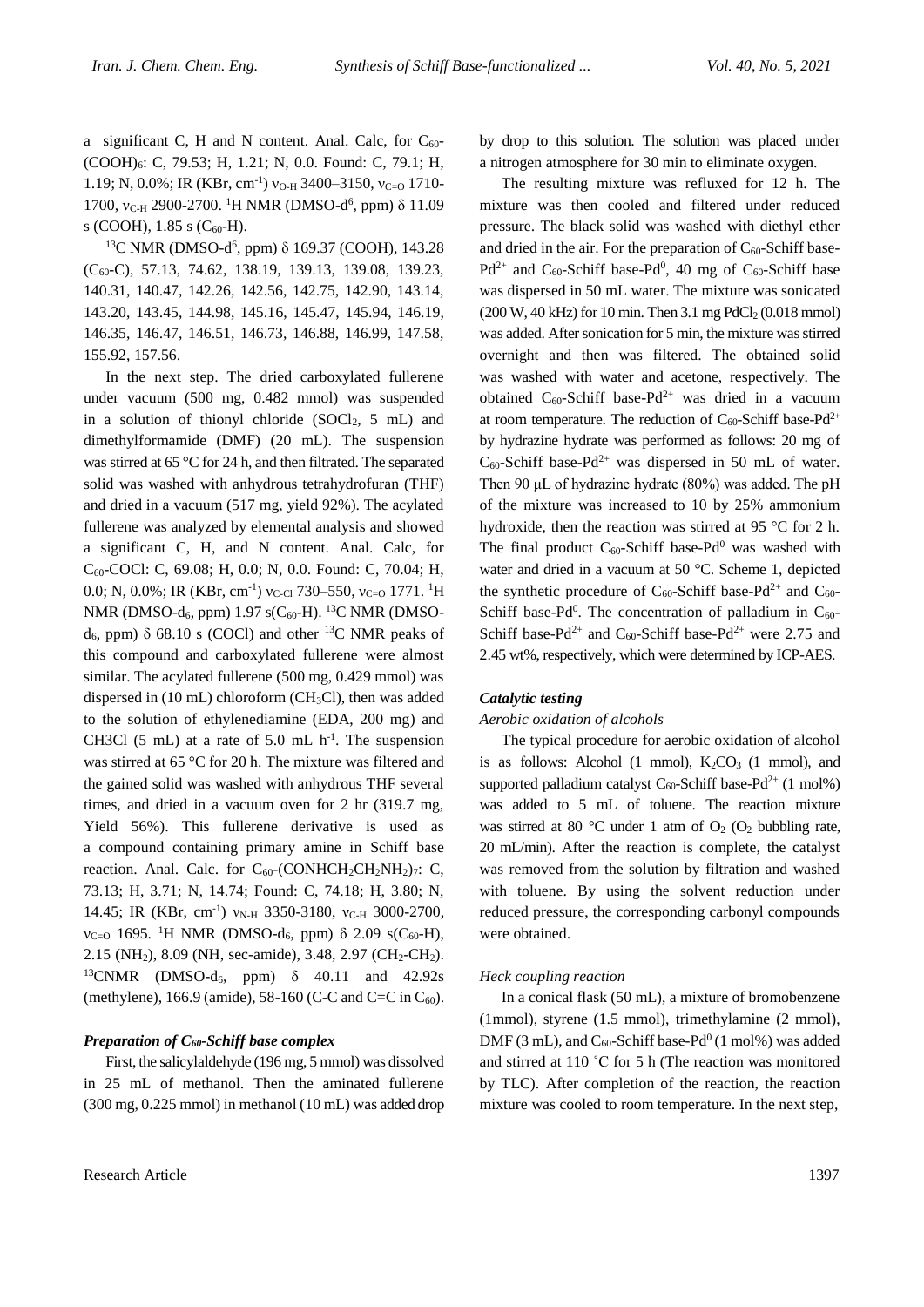

*Scheme 1: Schematic diagram synthesis of C60LPd2+ and C60LPd<sup>0</sup> .*

the catalyst was removed by centrifuge. The recovered catalyst was washed with ethanol and ethyl acetate. The combined organic layer was dried over anhydrous sodium sulfate and its volume was reduced by a rotary evaporator. Purification of the obtained crude product was performed using column chromatography*.*

#### **RESULTS AND DISCUSSION**

Owing to interests and also as a part of our ongoing research program on the application of catalysts for the development of useful new synthetic methodologies [25], herein, we report a novel way to functionalized fullerene with a Schiff base to immobilized palladium nanoparticles and its applications in the oxidation of alcohols and also heck coupling as model reactions*.* Based on the results, it was realized that the new catalyst while being easily separable and reusable, but has the reactivity characteristic of a homogeneous catalyst.

The catalyst was prepared via grafting ethylenediamine onto chemically modified acylated fullerene  $C_{60}$ , followed by the reaction of polyamine-fullerene with salicylaldehyde and palladium chloride and then the reduction with hydrazine. FT-IR results indicated that functionalization has been successfully and palladium immobilized on the carrier via coordinate bond in this catalyst.

The FT-IR spectra of the  $C_{60}$ ,  $C_{60}$ -COOH,  $C_{60}$ -COCl,  $C_{60}$ -CO-EDA,  $C_{60}$ -CO-Schiff base,  $C_{60}$ -CO-Schiff base/ $Pd(II)$ ( $C_{60}LPd(II)$ ) are shown in Fig. 1. The FT-IR spectra of  $C_{60}$ -COOH (curve **b**) show a band at 1701 cm<sup>-1</sup> due to C=O stretching vibration of the carboxylic acid group, which showed the carboxylic derivative of  $C_{60}$  was prepared successfully. The presence of peak near 1760 cm<sup>-1</sup> stretching in curve c approved the converting of the carboxylic acid groups  $(C_{60}$ -COOH) into the acyl chloride intermediate (C $_{60}$ -COCl). After modification C $_{60}$ -COCl with ethylenediamine (EDA), several new peaks were revealed in the spectrum.

The new peaks can be assigned as follows: the peak at 1651 cm-1 is due to C=O stretching vibration that confirmed successfully amidation (curve d). The peak at 1563 cm<sup>-1</sup> is caused by C–N stretching vibration and N–H bending vibration [26]. The IR spectral data in the curve e for the  $C_{60}$ -Schiff base derivative showed characteristic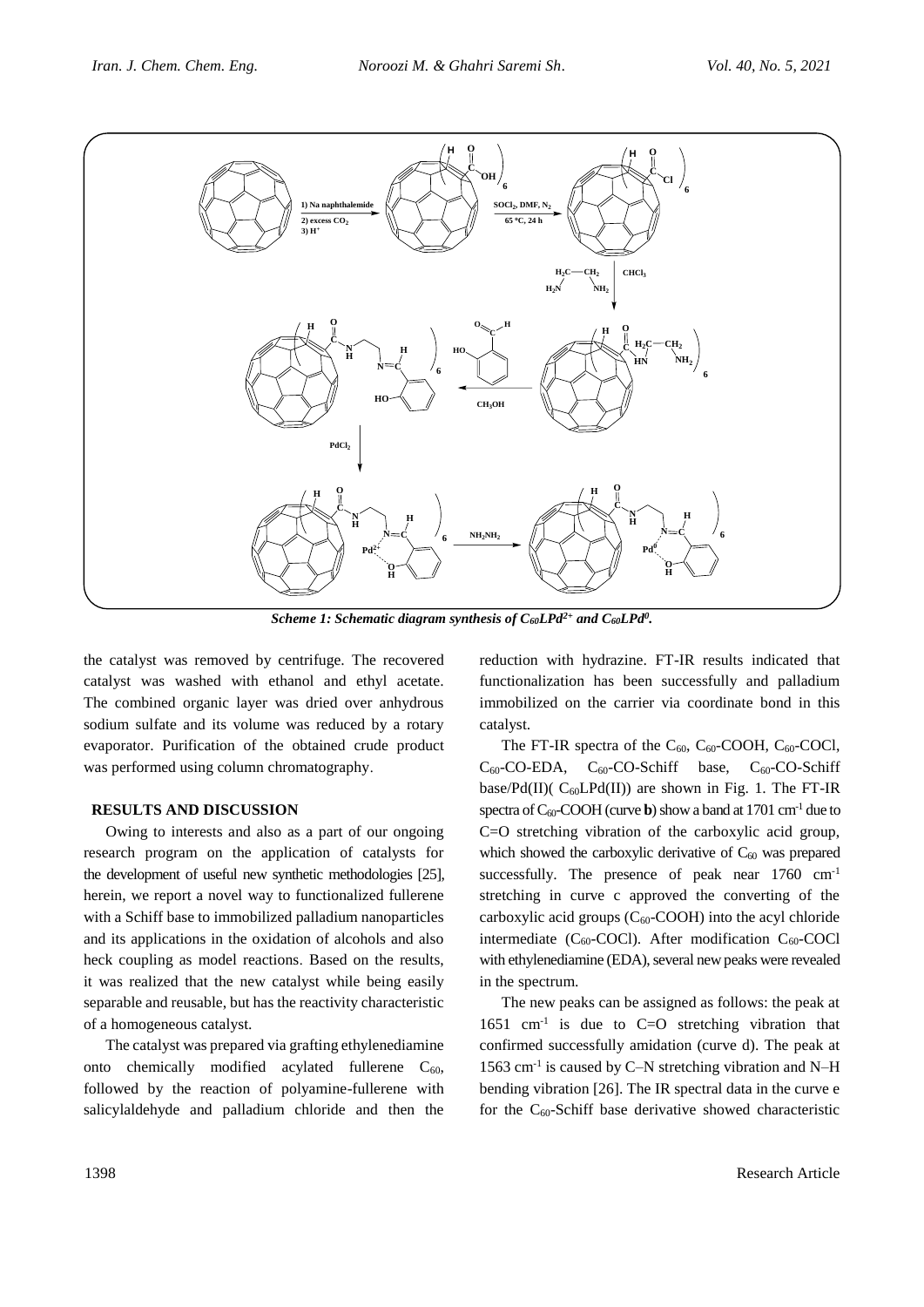

*Fig. 1: FTIR spectra of (a) C60, (b) C60-COOH, (c) C60-COCl, (d) C60-CO-EDA, (e) C60-CO-Schiff base, (f) C60-CO-Schiff base/Pd(II)( C60LPd(II)).*



*Fig. 2: TEM images of C60-Shift base/Pd(0).*

imine  $(C=N)$  stretching vibration in the range of 1635 cm<sup>-1</sup>. Upon complexation of the  $C_{60}$ -Schiff bases with PdCl<sub>2</sub>, a subtle shift in the imine stretching vibrations was observed from 1635 cm-1 to 1626 cm-1 (compared curve **f** with **e**)[27, 28].

These peaks at curves f and e displayed the successful attachment of organic ligand and subsequent coordination of  $Pd^{2+}$  ions within the material. TEM image showed that the supported palladium is in the form of proximate spherical particles smaller than 5 nm diameter and well dispersed on the surface of the carrier (Fig. 2) [29, 30]. The metal loading was defined using ICP-AES. The results indicated Pd loading of 0.24 mmol/g (2.5%). Therefore for the palladium catalysts, the metal has occupied almost 20% of the ligand.

Fig. 3 shows the XRD pattern obtained for (a)  $C_{60}$ , (b)  $C_{60}$ -COOH, (c)  $C_{60}$ -COCl, (d)  $C_{60}$ -CO-EDA, (e)  $C_{60}$ -Shift base-Pd (II), and (f)  $C_{60}$ -Shift base-Pd (0). In the XRD pattern of pure

fullerene  $C_{60}$  (curve "a") diffraction peaks is observed at  $2\theta = 10.8$ , 17.6, and 20.7. This pattern confirms a facecentered-cubic structure for Solid  $C_{60}$  at room temperature [31, 32].

The peaks of fullerene are observed in the XRD patterns of  $C_{60}Pd(\Pi)$  Schiff base complex (curve "e") and  $C_{60}Pd(0)$  Schiff base complex (curve "f") which approved the attendance of  $C_{60}$ in catalysts and indicated that  $C_{60}$  has maintained its crystallinity and morphology during the functionalized method*.* Four major peaks in XRD pattern of Pd (0) complex appearing in a 2θ°of 39.9, 47.4, 68.7, and 82.0 can be attributed to the diffraction from the four reflection indexes of (100), (200), (220), and (311), respectively (card 05-0681 in the JCPDS file). The peak at  $2\theta = 20.7^\circ$  is chosen to calculate the average diameter using the Scherrer equation which is 27.5, 62.2, and 62.4 nm for  $C_{60}$ -COOH,  $C_{60}$ -Shift base-Pd(II), and  $C_{60}$ -Shift base-Pd(0), respectively.

Fig. 4 shows the TGA curves  $C_{60}$  (curve "a"),  $C_{60}$ -Ligand-Pd (II) (curve "b") and  $C_{60}$ -Ligand-Pd (0) (curve "c"). The first mass loss in the thermal analysis of  $C_{60}$  occurs in the temperature range 100-650 ºC. The second mass loss is observed in region 660-780 <sup>o</sup>C. The results display that removal solvents such as water begin at 100 °C and decomposition carbon cage and amorphous carbon begin at 650 °C [33]. In the TGA Curve  $C_{60}$ -Ligand-Pd (II) (curve "b") there are several mass losses for  $C_{60}$ -Pd (II) Schiff base complex. The first mass loss observes at a temperature range of 100-310 ºC that can be assigned the removal of the trapped solvent in the complex. The second weight-loss detects at the temperature range of 310-450 ºC that is attributed to the loss of ligand in the complex. The third weight loss appears in region 600-800 °C which can be assigned to the decomposition of  $C_{60}$ . This part of the thermogravimetry determines the extents of supported Ligand on fullerene which is calculated 20% (w/w). The TGA Curve  $C_{60}$ -Pd (0) Schiff base complex (Curve "c") is similar to curve "b". The residue mass percent for curves "a", "b", and "c" until 800 ºC is equal to 0, 1.4, and 1.5, respectively. The residue mass of  $C_{60}$  is zero because all fullerene carbons, at a temperature of 800 °C, burned and converted to carbon dioxide. The residue mass for the complexes is 2.8% and 2.5% which indicated that the metal palladium is supported on the fullerene.

In order to evaluate the catalytic performance of  $C_{60}$ -Ligand-Pd<sup>2+</sup>, the aerobic oxidation of alcohols to aldehydes or ketones was studied (Scheme 2). Various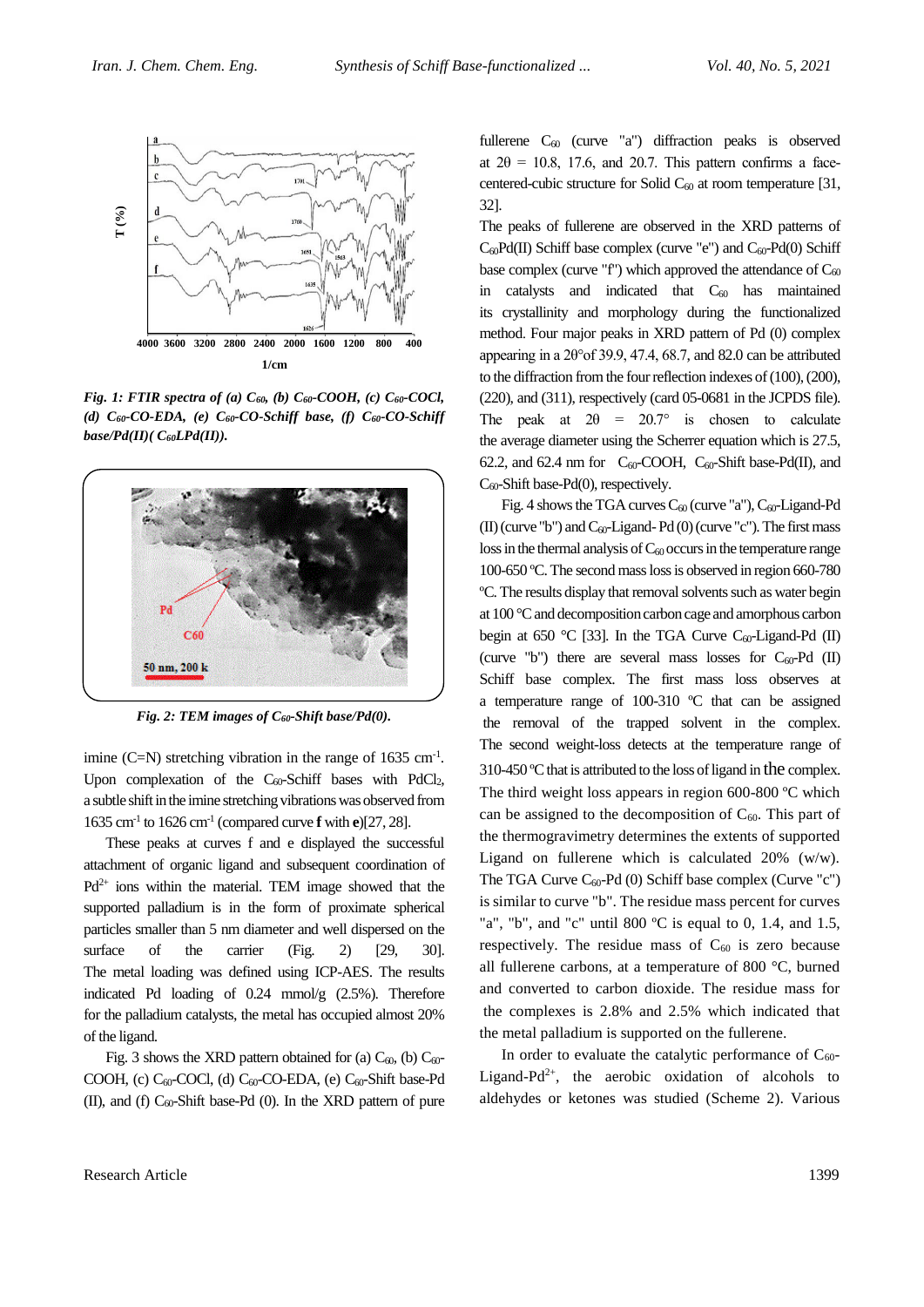

**Fig. 3: XRD spectra of (a) C60, (b) C60-COOH, (c) C60-COCl, (d) C60-CO-EDA, (e) C60-Shift base-Pd(II), (f) C60-Shift base-Pd(0).**



*Fig. 4: TGA spectra of (a) C60, (b) C60-Ligand-Pd(II), (c) C60- Ligand-Pd(0).*



*Scheme 2: Schematic diagram aerobic oxidation of alcohols to aldehydes or ketones.*

alcohols were used to investigate the activity of  $C_{60}$ -Ligand-Pd<sup>2+</sup>, (loading amount at 1.25%) in aerobic oxidation, as listed in Table 1. In a control experiment, a prepared catalyst was used for the aerobic oxidation of benzyl alcohol. Benzyl alcohol was oxidized to corresponding aldehydes with the conversion of 100% in 2 h when  $C_{60}$ -Ligand-Pd<sup>2+</sup>was used as the catalyst in the presence  $K_2CO_3$  and  $O_2$  at 80 °C (Table 1, entry 1). It should be noted that oxidation did not proceed in the absence of a catalyst. This result clearly indicates that alcohols can be oxidized with high selectivity by palladium nanoparticles deposited on the surface of modified- $C_{60}$ .

Afterward, this catalyst was used in the aerobic oxidation of a wide range of alcohols under the same conditions. Substituted benzyl alcohols containing electron-donating groups such as  $CH<sub>3</sub>$  and  $OCH<sub>3</sub>$  (Table 1, entries 2, 3) are more easily oxidized compared to those that contain electron-withdrawing groups (Table 1, entry 4). Secondary benzylic alcohols, as well as were transformed to the corresponding ketones with high yields (Table 1, entry 5, 6, 9). For example, cinamyl alcohol,

allylic alcohol, was completely converted to aldehyde within 1.5 h (Table 1, Entry 7). The C=C double bonds stayed entire without an intermolecular

hydrogen transfer over  $C_{60}$ Ligand-Pd<sup>2+</sup> under the investigated conditions. The mentioned catalyst was also used for the oxidation of the linear aliphatic alcohols (primary and secondary) and cyclic aliphatic alcohols and converted them to corresponding aldehydes or ketones in high yields (Table 1, entries 8–11).

In order to evaluate catalytic activity of the prepared hybrid material  $C_{60}$ -Schiff base-Pd<sup>0</sup> as a heterogeneous nanocatalyst, the Heck coupling reaction between bromobenzene and styrene as a model reaction was investigated (Scheme 3).

The best result (yield 96%) was obtained with 1 mol% of the catalyst in the presence of Et3N as a base in DMF.

After optimizing the reaction conditions, a number of aryl bromides and aryl iodides were used in the reaction using 1 mol % of  $C_{60}$ -Schiff base-Pd<sup>0</sup> in the presence of 2 equivalent of Et<sub>3</sub>N in DMF at 110  $^{\circ}$ C, and the results were summarized in Table 2.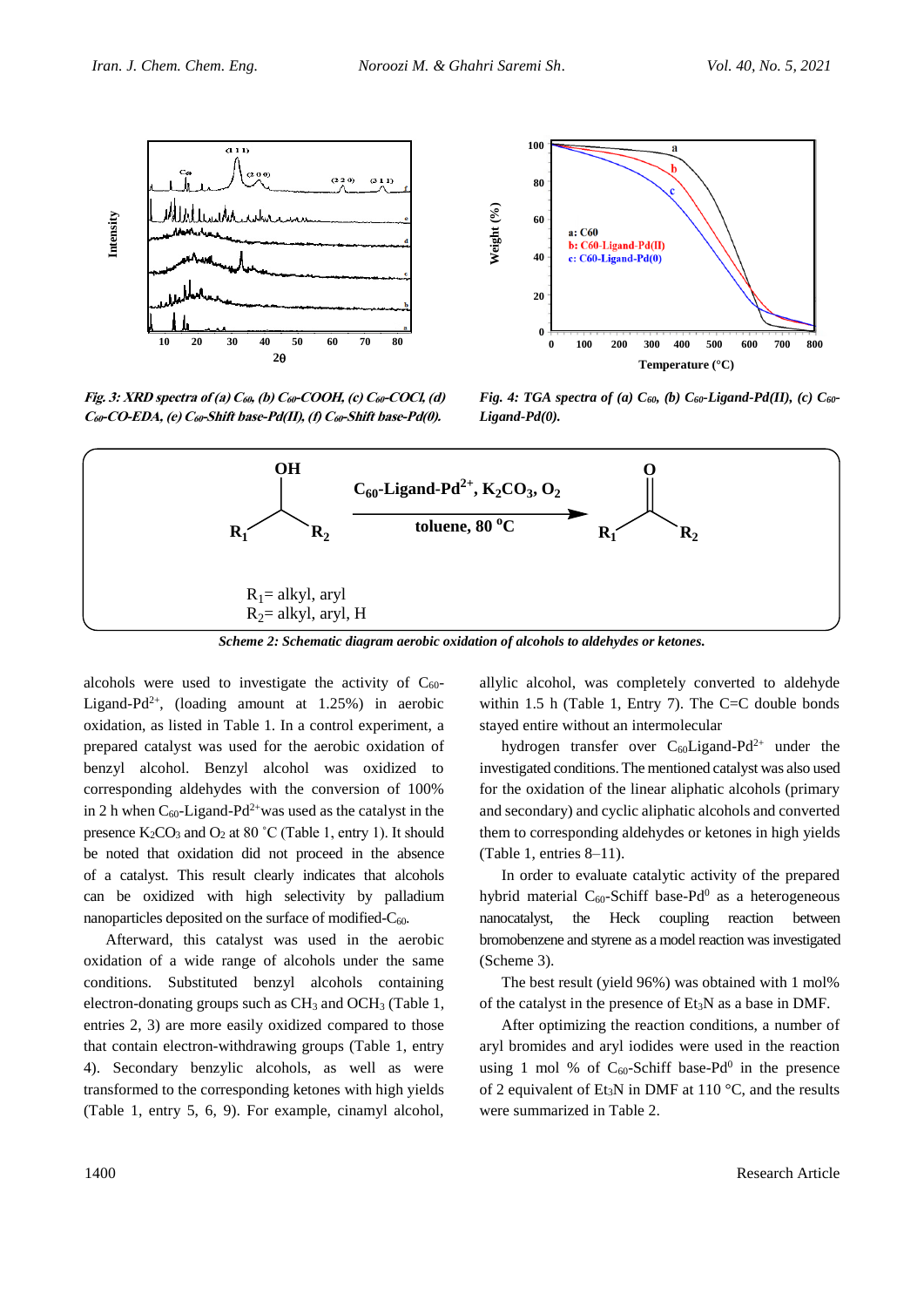| Entry            | Substrates             | $\mathop{\text{\rm Products}}$ | Time (h) | Conversion (%) | Yield (%) |
|------------------|------------------------|--------------------------------|----------|----------------|-----------|
| $\,1\,$          | HO'                    | CHO                            | $1.5\,$  | 100            | 92        |
| $\sqrt{2}$       | Ю́<br>MeO <sup>*</sup> | <b>CHO</b><br>MeO <sup>*</sup> | $1.0\,$  | $\bf{98}$      | $90\,$    |
| $\sqrt{3}$       | `ОН<br>Me <sup>-</sup> | <b>CHO</b><br>Me <sup>-</sup>  | $1.2\,$  | $\bf{98}$      | $90\,$    |
| $\sqrt{4}$       | `OH<br>$O_2N$          | <b>CHO</b><br>O <sub>2</sub> N | $5.0\,$  | $90\,$         | $82\,$    |
| $\sqrt{5}$       | $\dot{\text{o}}$ H     | $\frac{0}{\parallel}$          | $1.5\,$  | $\bf{98}$      | $90\,$    |
| $\sqrt{6}$       | $\dot{\mathbf{O}}$ H   | $\overline{0}$                 | $2.0\,$  | 95             | $90\,$    |
| $\boldsymbol{7}$ | Ю́                     | <b>CHO</b>                     | $1.5\,$  | 95             | $87\,$    |
| $\,8\,$          | HO.                    | сно                            | $2.0\,$  | 95             | $90\,$    |
| $\boldsymbol{9}$ | $\overline{10}$        | Ō.                             | $4.0\,$  | $80\,$         | $75\,$    |
| $10\,$           | <b>OH</b>              | <b>CHO</b>                     | $1.5\,$  | 95             | $90\,$    |
| $11\,$           | OH                     | <b>CHO</b>                     | $2.0\,$  | 95             | $90\,$    |

*Table 1: Aerobic oxidation of various alcohols catalyzed by C60-Ligand-Pd2+,a .*

<sup>a</sup>Reaction conditions: benzyl alcohol (1 mmol), catalyst (Pd 1 mol%),  $K_2CO_3$  (1 mmol), Toluene (5 mL), 80 °C,



*Scheme 3: Schematic diagram Heck reaction of aromatic aryl halides and styrene*

Research Article 1401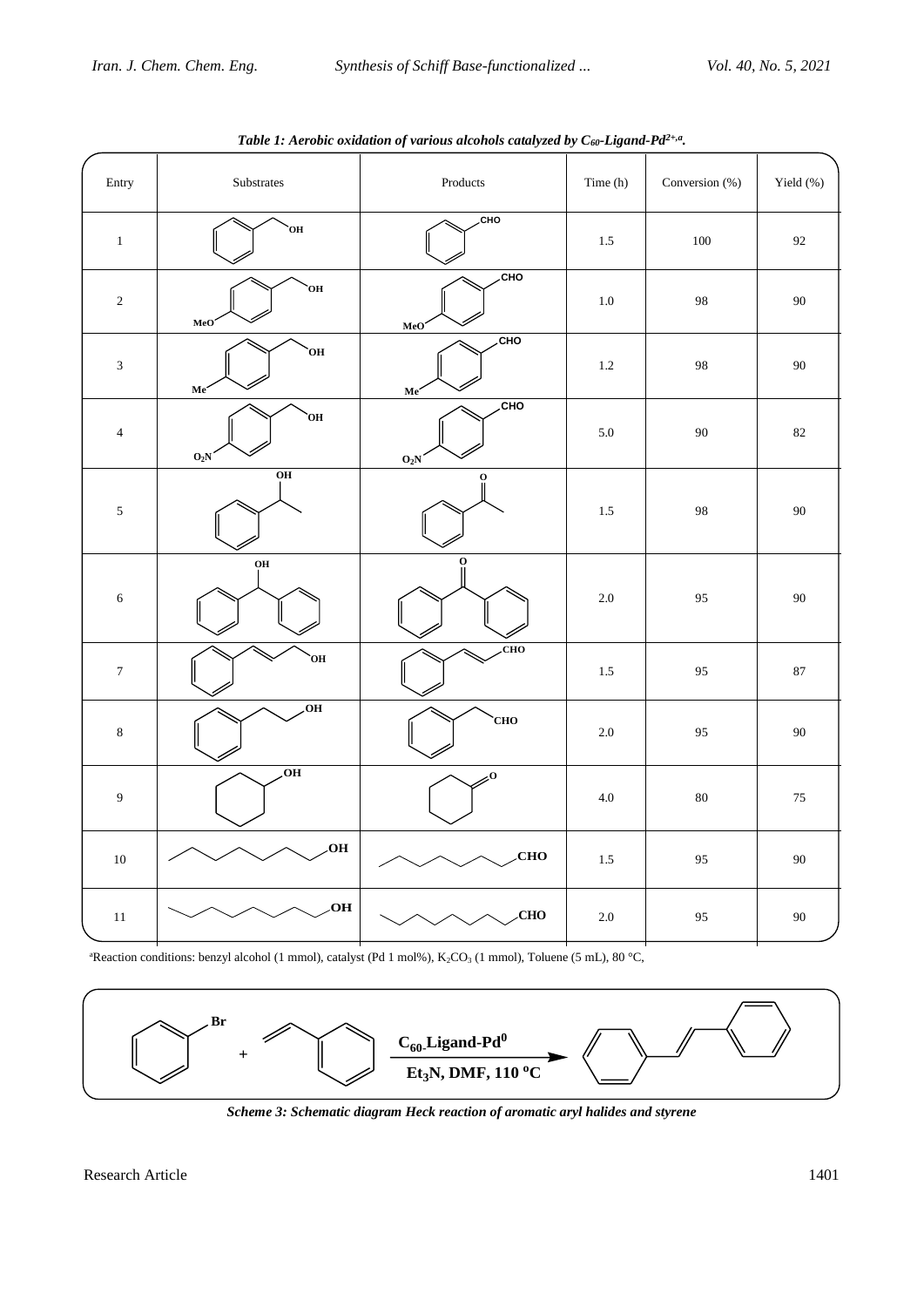| -R<br>$\mathbf{X}$<br>$C_{60}$ . Ligand-Pd $^0$<br>$\ddot{}$<br>Et <sub>3</sub> N, DMF, 110 $\,^{\circ}$ C<br>R |                         |                                  |                  |                                                  |         |                    |  |  |  |
|-----------------------------------------------------------------------------------------------------------------|-------------------------|----------------------------------|------------------|--------------------------------------------------|---------|--------------------|--|--|--|
| Entry                                                                                                           | Aryl Halides            | $\mathbf{Products}^{\mathsf{b}}$ | Time (h)         | $Mp(^{\circ}C)$<br>Isolated<br>Yield(%)<br>Found |         | Rep. Ref           |  |  |  |
| $\mathbf{1}$                                                                                                    |                         |                                  | $\sqrt{2}$       | 98                                               | 122-124 | $121 -$<br>123[34] |  |  |  |
| $\boldsymbol{2}$                                                                                                | Br.                     |                                  | $\mathfrak{Z}$   | 96                                               | 122-124 | $121 -$<br>123[34] |  |  |  |
| 3                                                                                                               | I<br>MeO <sup>'</sup>   |                                  | 5                | 96                                               | 134-136 | $135 -$<br>137[34] |  |  |  |
| $\overline{4}$                                                                                                  | .Br<br>MeO <sup>®</sup> | OMe                              | $\boldsymbol{7}$ | 92                                               | 134-136 | $135 -$<br>137[34] |  |  |  |
| 5                                                                                                               | $H_3C$                  | CH <sub>3</sub>                  | $\overline{4}$   | 95                                               | 118-120 | $117 -$<br>119[35] |  |  |  |
| 6                                                                                                               | Br<br>$H_3C$            | CH <sub>3</sub>                  | $\sqrt{5}$       | 90                                               | 118-120 | $117 -$<br>119[35] |  |  |  |

| Table 2 Heck reaction of aromatic aryl halides and styrene catalyzed $C_{60}$ -Ligand-Pd $^{0}$ |  |  |  |  |
|-------------------------------------------------------------------------------------------------|--|--|--|--|
|-------------------------------------------------------------------------------------------------|--|--|--|--|

Fig. 5 shows the reusability of the  $C_{60}$ -Ligand-Pd<sup>2+</sup> for aerobic oxidation of benzyl alcohol and  $C_{60}$ -Schiff base-Pd<sup>0</sup> for heck coupling bromobenzene and styrene, respectively*.* After the reaction, the catalyst was separated from the reaction mixture by centrifugation and washed with ethanol. Then it was reused as a catalyst in subsequent runs under identical reaction conditions. The results included in Fig 5 indicate that no efficiency loss and palladium leaching was observed in the aerobic oxidation of alcohol and heck coupling bromobenzene and styrene for up to five runs.

## *Heck Reaction Mechanism*

The general mechanism for the Heck reaction has been widely accepted for many years; however, numerous recent and ongoing studies are revealing subtle mechanistic details of this transformation. Recent reviews on this topic provide a thorough discussion of mechanistic investigations of the Heck cyclization. A brief overview of the Heck reaction mechanism is provided here. The basic mechanism for the Heck reaction of aryl halides involves the initial oxidative addition of a Pd (0) catalyst to afford a *σ*-arylpalladium(II) complex. Coordination of an alkene and subsequent carbon-carbon bond formation by syn addition provide a *σ*-alkylpalladium(II) intermediate, which readily undergoes *β*-hydride elimination to release the alkene Heck product. A base is required for the conversion of the hydridopalladium(II) complex to the active Pd (0) catalyst to complete the catalytic cycle [36].

# *Aerobic oxidation of alcohols to aldehydes or ketones Reaction Mechanism*

There are several crucial steps involved in palladiumcatalyzed alcohol oxidation. These can roughly be divided into 6 sections [37].

(1) generation of an open coordination site for alcohol coordination

(2) alcohol coordination

(3) deprotonation of the palladium bound alcohol

(4) generation of an open coordination site for #-H elimination

*<sup>a</sup>Reaction conditions: arylhalide (1mmol), styrene (1.5 mmol), C60-Ligand-Pd<sup>0</sup> (40 mg, 1 mol%), Et3N (2 mmol), DMF (3 mL). <sup>b</sup> isolated yield*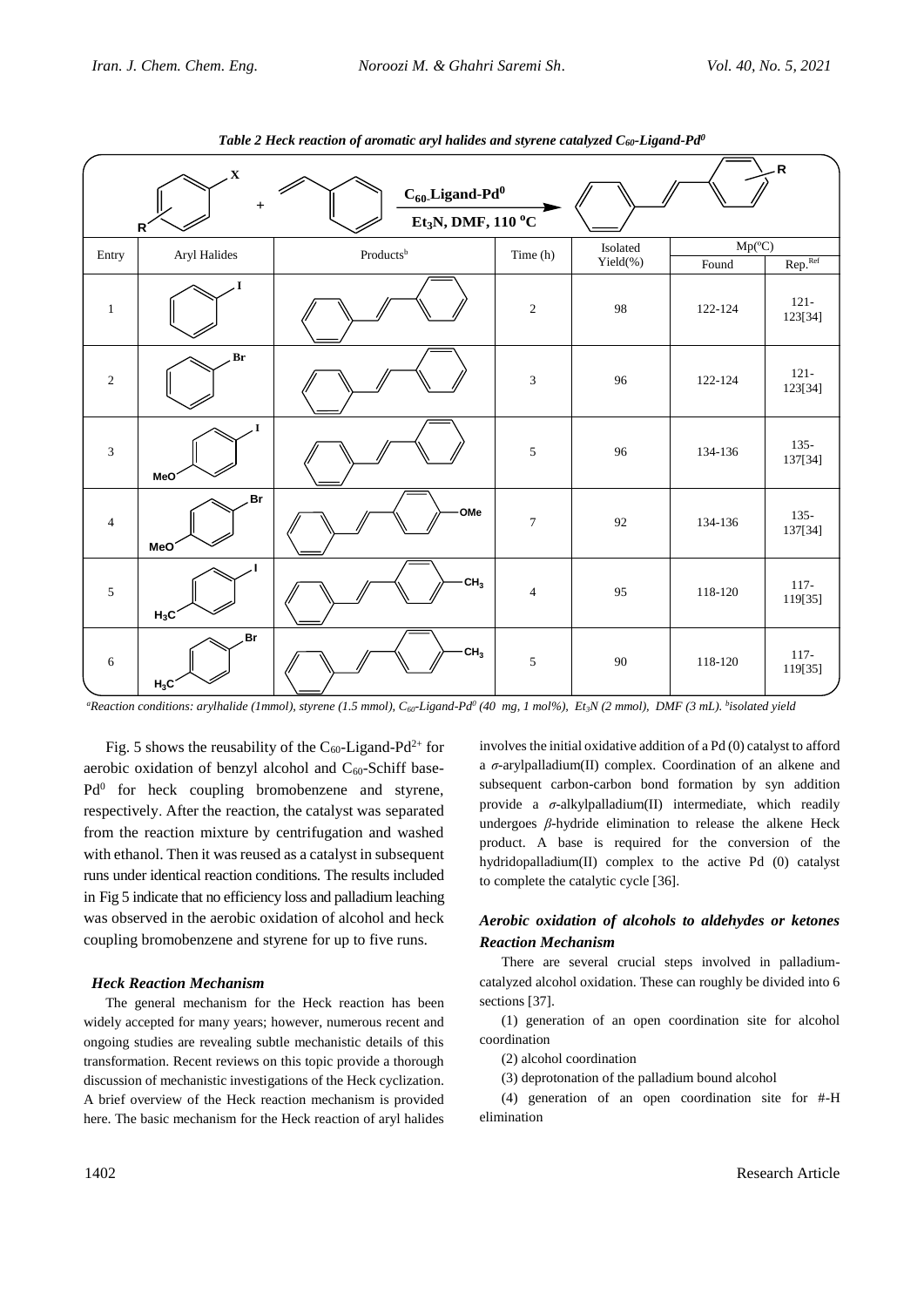

*Fig.5: Reusability of the C60-Ligand-Pd2+ for aerobic oxidation of benzyl alcohol and C60-Ligand-Pd<sup>0</sup> for Heck coupling bromobenzene and styrene*

(5) β-H elimination to yield the oxidized product and Pd-H or Pd (0)

(6) reoxidation of Pd and ligand exchange to regenerate the active species

## **CONCLUSION**S

In this paper a new and recyclable palladium catalyst supported on Schiff base- modified fullerene was constructed*.* The built catalyst was characterized by XRD, FT-IR, TGA, ICP, and TEM. The results indicated that the stability of the catalysts was much improved and  $C_{60}$ -Ligand- $Pd^{2+}$ and  $C_{60}$ -Schiff base- $Pd^{0}$  were efficient and recyclable catalysts for the aerobic oxidation of alcohols and Heck coupling, respectively. The catalysts can be readily recovered and reused without significant loss of their catalytic activity.

#### **Acknowledgments**

We appreciate the Center for Research and Development of Petroleum Technologies at Kermanshah, Research Institute of Petroleum Industry (RIPI) for their support on this project.

*Received : Jan. 1, 2020 ; Accepted :May 4, 202*

#### **REFERENCES**

- [1] Goldshleger N.F., [Fullerenes and Fullerene-Based](https://doi.org/10.1081/FST-100104493)  [Materials in Catalysis,](https://doi.org/10.1081/FST-100104493) *Fullerene Science and Technology*, **9(3)**: 255-280 (2001).
- [2] Sulman E., Matveeva V., Semagina N., Yanov I., Bashilov V., Sokolov V., [Catalytic Hydrogenation of](https://www.ingentaconnect.com/content/el/13811169/1999/00000146/00000001/art00027;jsessionid=oor5quhlc39u.x-ic-live-03)  [Acetylenic Alcohols Using Palladium Complex of](https://www.ingentaconnect.com/content/el/13811169/1999/00000146/00000001/art00027;jsessionid=oor5quhlc39u.x-ic-live-03)  [Fullerene C](https://www.ingentaconnect.com/content/el/13811169/1999/00000146/00000001/art00027;jsessionid=oor5quhlc39u.x-ic-live-03)60, *J. Mol. Catal. A: Chem*, **146(7)**: 257-263 (1999).

[3] a) Coqa B., Planeixb J.M., Brotons V.A., [Fullerene](http://pascal-francis.inist.fr/vibad/index.php?action=getRecordDetail&idt=1651045)  [Based Materials as New Support Media in](http://pascal-francis.inist.fr/vibad/index.php?action=getRecordDetail&idt=1651045)  [Heterogeneous Catalysis by Metals,](http://pascal-francis.inist.fr/vibad/index.php?action=getRecordDetail&idt=1651045) *Appl. Catal. A., 173: 175-183 (1998)*

 b) Keypour H., Noroozi M., Rashidi A.M., Shariati Rad. M., [Application of Response Surface](http://www.ijcce.ac.ir/article_12677.html)  [Methodology for Catalytic Hydrogenation of](http://www.ijcce.ac.ir/article_12677.html)  [Nitrobenzene to Aniline Using Ruthenium Supported](http://www.ijcce.ac.ir/article_12677.html)  [Fullerene Nanocatalyst,](http://www.ijcce.ac.ir/article_12677.html) *Iran. J. Chem. Chem. Eng. (IJCCE)*, **34(1)**: 21-32 (2015).

- [4] [Spassova I.](https://www.ncbi.nlm.nih.gov/pubmed/?term=Spassova%20I%5BAuthor%5D&cauthor=true&cauthor_uid=18199447)[, Khristova M.,](https://www.ncbi.nlm.nih.gov/pubmed/?term=Khristova%20M%5BAuthor%5D&cauthor=true&cauthor_uid=18199447) [Nickolov R.](https://www.ncbi.nlm.nih.gov/pubmed/?term=Nickolov%20R%5BAuthor%5D&cauthor=true&cauthor_uid=18199447), [Mehandjiev D.](https://www.ncbi.nlm.nih.gov/pubmed/?term=Mehandjiev%20D%5BAuthor%5D&cauthor=true&cauthor_uid=18199447), [Novel Application of Depleted Fullerene Soot \(DFS\)](https://www.ncbi.nlm.nih.gov/pubmed/18199447)  [as Support of Catalysts for Low-Temperature](https://www.ncbi.nlm.nih.gov/pubmed/18199447)  [Reduction of NO with CO,](https://www.ncbi.nlm.nih.gov/pubmed/18199447) *J. Colloid Interface Sci,* **320(1**):186-93 (2008).
- [5] Pol S.V., Pol V.G., Frydman A., Churilov G.N, Gedanken A., [Fabrication and Magnetic Properties of](https://www.ncbi.nlm.nih.gov/pubmed/16852141)  [Ni Nanospheres Encapsulated in a](https://www.ncbi.nlm.nih.gov/pubmed/16852141) Fullerene-Like [Carbon,](https://www.ncbi.nlm.nih.gov/pubmed/16852141) *J. Phys. Chem. B,* **109(19)**:9495-9498 (2005).
- [6] Nakhaei A., Davoodnia A., Yadegarian S., [An Efficient](http://www.ijcce.ac.ir/article_27405.html)  [Green Approach for the Synthesis of Fluoroquinolones](http://www.ijcce.ac.ir/article_27405.html)  [Using Nano Zirconia Sulfuric Acid as Highly Efficient](http://www.ijcce.ac.ir/article_27405.html) [Recyclable Catalyst in two forms of Water](http://www.ijcce.ac.ir/article_27405.html)*, Iran. J. Chem. Chem. Eng*. *(IJCCE)*, **37(3)**: 33-42(2018).
- [7] [Nakhaei](http://www.ijcce.ac.ir/?_action=article&au=161382&_au=Ahmad++Nakhaei) A., [Ramezani](http://www.ijcce.ac.ir/?_action=article&au=223876&_au=Shirin++Ramezani) S**.,** [Synthesis, Characterization,](http://www.ijcce.ac.ir/article_31989.html)  [and Theoretical Studies of the New Antibacterial](http://www.ijcce.ac.ir/article_31989.html)  [Zn\(II\) Complexes from New Fluorescent Schiff](http://www.ijcce.ac.ir/article_31989.html)  [Bases Prepared by imidazo\[4',5':3,4\]benzo\[1,2-c\]](http://www.ijcce.ac.ir/article_31989.html) [isoxazole,](http://www.ijcce.ac.ir/article_31989.html) *Iran. J. Chem. Chem. Eng. (IJCCE),* **38(40)**: 79-90(2019).
- [8] Nakhaei A., Davoodnia A., Yadegarian S., [Nano-](https://iranjournals.nlai.ir/1293/article_341480.html)Fe<sub>3</sub>O<sub>4</sub>@ZrO<sub>2</sub>-SO<sub>3</sub>H as Highly Efficient Recyclable [Catalyst for the Green Synthesis of Fluoroquinolones](https://iranjournals.nlai.ir/1293/article_341480.html)  [in Ordinary or Magnetized Water](https://iranjournals.nlai.ir/1293/article_341480.html)*, Iranian Journal of Catalysis***, 8(1)**: 47-52 (2018).
- [9] kazemi E., Davoodnia A., Nakhaei A. Basafa S., Tavakoli. H N., [Investigating Effect of Cerium \(IV\)](http://www.ajchem-a.com/article_80552.html)  [Sulfate Tetrahydrate as Reusable and Heterogeneous](http://www.ajchem-a.com/article_80552.html)  Catalyst for the one‐ [Pot Multicomponent Synthesis](http://www.ajchem-a.com/article_80552.html)  [of Polyhydroquinolines,](http://www.ajchem-a.com/article_80552.html) *Advanced Journal of Chemistry-Section A*, **1(2)**: 96-104(2018).
- [10] Nakhaei A., Shojaee S., Yaghoobi E., Shirin Ramezani S., [Fast and Green Synthesis of 3,4-](https://www.heteroletters.org/issue27/PDF/Paper-9.pdf) [Dihydropyrimidin-2\(1H\)-Ones and –Thiones Using](https://www.heteroletters.org/issue27/PDF/Paper-9.pdf)  [Nanometasilica Disulfuric Acid as Recyclable Catalystin](https://www.heteroletters.org/issue27/PDF/Paper-9.pdf)  [Water,](https://www.heteroletters.org/issue27/PDF/Paper-9.pdf) *Heterocyclic Letters*, **7(2)**: 323-331(2017).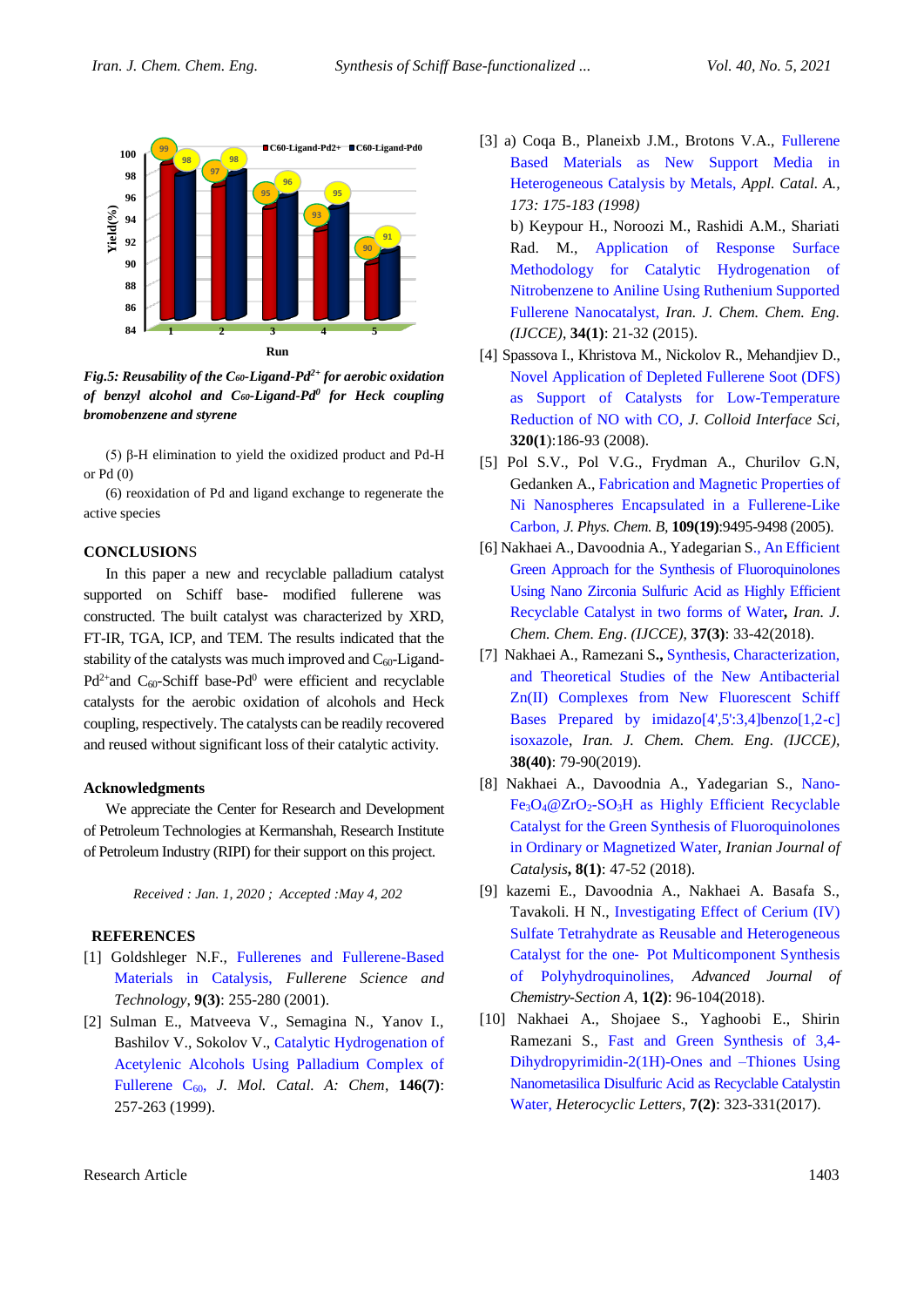- [11] [Nakhaei A.](https://www.ingentaconnect.com/search;jsessionid=h7bgdi85c6orf.x-ic-live-03?option2=author&value2=Nakhaei,+Ahmad), [Ramezani S.,](https://www.ingentaconnect.com/search;jsessionid=h7bgdi85c6orf.x-ic-live-03?option2=author&value2=Ramezani,+Shirin) [Shams-Najafi S.,](https://www.ingentaconnect.com/search;jsessionid=h7bgdi85c6orf.x-ic-live-03?option2=author&value2=Shams-Najafi,+Sayyed+J.)  [Farsinejad S., N](https://www.ingentaconnect.com/search;jsessionid=h7bgdi85c6orf.x-ic-live-03?option2=author&value2=Farsinejad,+Sadaf)ano-Fe<sub>3</sub>O<sub>4</sub>@ZrO<sub>2</sub>-SO<sub>3</sub>H as Highly [Efficient Recyclable Catalyst for the Green Synthesis](https://doi.org/10.2174/1570178615666171226162735)  [of Fluoroquinolones,](https://doi.org/10.2174/1570178615666171226162735) *Letters in Organic Chemistry*, **15(9)**: 739-746(2018).
- [12] a) Kim H., Abdala A.A., Macosko C.W., [Graphene/Polymer Nanocomposites, Macromolecules](https://pubs.acs.org/doi/pdf/10.1021/ma100572e)*,* **43(16)**: 6515-6530 (2010),

 b) Veisi H., Ghadermazi M., Naderi A.[, Biguanidine](https://onlinelibrary.wiley.com/doi/10.1002/aoc.3437)‐ [Functionalized Chitosan to Immobilize Palladium](https://onlinelibrary.wiley.com/doi/10.1002/aoc.3437)  Nanoparticles as a [Novel, Efficient and Recyclable](https://onlinelibrary.wiley.com/doi/10.1002/aoc.3437)  [Heterogeneous Nanocatalyst for Suzuki–Miyaura](https://onlinelibrary.wiley.com/doi/10.1002/aoc.3437)  [Coupling Reactions](https://onlinelibrary.wiley.com/doi/10.1002/aoc.3437)*, Appl. Organometal. Chem*, **30(5)**: 341-345(2016).

- c) Khakiani A.B., Pourshamsian K., Veisi H., [A highly Stable and Efficient Magnetically](https://onlinelibrary.wiley.com/doi/abs/10.1002/aoc.3282)  [Recoverable and Reusable Pd Nanocatalyst in](https://onlinelibrary.wiley.com/doi/abs/10.1002/aoc.3282)  [Aqueous Media Heterogeneously Catalysed Suzuki](https://onlinelibrary.wiley.com/doi/abs/10.1002/aoc.3282)  C–C Cross‐ [Coupling Reactions,](https://onlinelibrary.wiley.com/doi/abs/10.1002/aoc.3282) *Appl. Organometal. Chem*, **29(5)**: 259-265(2015).
- d) Pirhayati M., Veisi H., Kakanejadifard A., [Palladium Stabilized by 3,4-dihydroxypyridine-](https://pubs.rsc.org/en/content/articlelanding/2016/ra/c6ra01734g#!divAbstract)[Functionalized Magnetic Fe](https://pubs.rsc.org/en/content/articlelanding/2016/ra/c6ra01734g#!divAbstract)3O<sup>4</sup> Nanoparticles as a [Reusable and Efficient Heterogeneous Catalyst for](https://pubs.rsc.org/en/content/articlelanding/2016/ra/c6ra01734g#!divAbstract)  [Suzuki Reactions,](https://pubs.rsc.org/en/content/articlelanding/2016/ra/c6ra01734g#!divAbstract) *RSC Adv*, **6(32)**:27252-27259 (2016). e) Veisi H., Pirhayati M. Kakanejadifard [A.,](https://doi.org/10.1016/j.tetlet.2017.09.078)  [Immobilization of Palladium Nanoparticles on Ionic](https://doi.org/10.1016/j.tetlet.2017.09.078)  [Liquid-Triethylammonium Chloride Functionalized](https://doi.org/10.1016/j.tetlet.2017.09.078)  [Magnetic Nanoparticles: as a Magnetically Separable,](https://doi.org/10.1016/j.tetlet.2017.09.078) [Stable and Recyclable Catalyst For Suzuki-Miyaura](https://doi.org/10.1016/j.tetlet.2017.09.078)  [Cross-Coupling Reactions,](https://doi.org/10.1016/j.tetlet.2017.09.078) *Tetrahedron Lett*, **58(45)**: 4269-4276 (2017).
- [13] Golubeva N.D., Dyusenalin B.K., B Selenovab.S., S Pomogailo.I., Zharmagambetova A.K., Zhardimalieva G.I., Pomogailo A.D., [Hybrid Polymer-Immobilized](https://link.springer.com/article/10.1134/S0023158411020078)  [Palladium Nanoparticles: Preparation and Catalytic](https://link.springer.com/article/10.1134/S0023158411020078)  [Properties,](https://link.springer.com/article/10.1134/S0023158411020078) *Kinet Catal*, **52**: 242-250(2011).
- [14] Gao S., Shang N., Feng C., Wang C., Wang [Z.,](https://pubs.rsc.org/en/content/articlelanding/2014/ra/c4ra05988c/unauth#!divAbstract)  [Graphene Oxide–Palladium Modified Ag–Agbr: A](https://pubs.rsc.org/en/content/articlelanding/2014/ra/c4ra05988c/unauth#!divAbstract)  [Visible-Light-Responsive Photocatalyst for the Suzuki](https://pubs.rsc.org/en/content/articlelanding/2014/ra/c4ra05988c/unauth#!divAbstract)  [Coupling Reaction,](https://pubs.rsc.org/en/content/articlelanding/2014/ra/c4ra05988c/unauth#!divAbstract) *RSC Adv*, **4(74)**: 39242-39247 (2014).
- [15] Putta C., Sharavath V., Sarkara S., Ghosh S., [Palladium Nanoparticles on β-Cyclodextrin Functionalised](https://pubs.rsc.org/en/content/articlelanding/2015/RA/c4ra14323j#!divAbstract) [Graphene Nanosheets: A Supramolecular Based](https://pubs.rsc.org/en/content/articlelanding/2015/RA/c4ra14323j#!divAbstract)  [Heterogeneous Catalyst for C–C Coupling Reactions](https://pubs.rsc.org/en/content/articlelanding/2015/RA/c4ra14323j#!divAbstract)  [Under Green Reaction Conditions,](https://pubs.rsc.org/en/content/articlelanding/2015/RA/c4ra14323j#!divAbstract) *RSC Adv*, **5(9)**: 6652-6660(2015).
- [16] Owusu M.O., Handa S., Slaughter L.M., [Chugaev](https://onlinelibrary.wiley.com/doi/abs/10.1002/aoc.2915)‐ [Type Bis\(Acyclic Diaminocarbenes\) as a](https://onlinelibrary.wiley.com/doi/abs/10.1002/aoc.2915) New [Ligand Class for the Palladium](https://onlinelibrary.wiley.com/doi/abs/10.1002/aoc.2915)‐ Catalyzed [Mizoroki–Heck Reaction](https://onlinelibrary.wiley.com/doi/abs/10.1002/aoc.2915)*, Appl. Organomet. Chem*, **26(12)**:712-717(2012).
- [17] Degtyareva E.S., J Burykina. V., Fakhrutdinov A.N., Gordeev E.G., Khrustalev V.N., Ananikov V.P., [Pd-NHC Catalytic System for the Efficient Atom-](https://pubs.acs.org/doi/pdf/10.1021/acscatal.5b01815)[Economic Synthesis of Vinyl Sulfides from Tertiary,](https://pubs.acs.org/doi/pdf/10.1021/acscatal.5b01815)  [Secondary or Primary Thiols,](https://pubs.acs.org/doi/pdf/10.1021/acscatal.5b01815) *ACS Catal.*, **5(12)**:7208-7213(2015).
- [18] Benhamou L., Besnard C., Ku $\Box$ ndig E.P., Chiral [PEPPSI Complexes: Synthesis, Characterization,](https://pubs.acs.org/doi/abs/10.1021/om4009982)  [and Application in Asymmetric Suzuki–Miyaura](https://pubs.acs.org/doi/abs/10.1021/om4009982)  [Coupling Reactions](https://pubs.acs.org/doi/abs/10.1021/om4009982)*, Organometallics*, **33(1)**: 260-266 (2014).
- [19] Wu X. F., Neumann H., [Synthesis of Heterocycles via](https://pubs.acs.org/doi/abs/10.1021/cr300100s)  [Palladium-Catalyzed Carbonylations,](https://pubs.acs.org/doi/abs/10.1021/cr300100s) *Beller, M. Chem. Rev*, 113(1):1-35(2013).
- [20] Tamamia B., Mohaghegh Nezhad M., Ghasemi S., Farjadianab F., [PCP-Pincer Palladium Nanoparticles](https://www.sciencedirect.com/science/article/pii/S0022328X13004300?via%3Dihub)  [Supported on Modified Merrifield Resin: A Novel](https://www.sciencedirect.com/science/article/pii/S0022328X13004300?via%3Dihub)  [and Efficient Heterogeneous Catalyst for Carbon-](https://www.sciencedirect.com/science/article/pii/S0022328X13004300?via%3Dihub)[Carbon Cross-Coupling Reactions,](https://www.sciencedirect.com/science/article/pii/S0022328X13004300?via%3Dihub) *J Org Chem*, **743**:10-16(2013).
- [21] Jawale D. V., Gravel E., Boudet C., Shah N., Geertsen V., Li H., Namboothiri I.N.N. Doris E., [Room](https://pubs.rsc.org/en/content/articlehtml/2015/cy/c4cy01680g)  [Temperature Suzuki Coupling of Aryl Iodides,](https://pubs.rsc.org/en/content/articlehtml/2015/cy/c4cy01680g)  [Bromides, and Chlorides Using a](https://pubs.rsc.org/en/content/articlehtml/2015/cy/c4cy01680g) Heterogeneous [Carbon Nanotube-Palladium Nanohybrid Catalyst,](https://pubs.rsc.org/en/content/articlehtml/2015/cy/c4cy01680g) *Catal Sci Technol*, **5(4)**:2388-2392(2015).
- [22] Chi Y., Bhonsle J.B., Canteenwala T., Huang J.P., Shiea J., Chen B.J., Chiang L.Y., [Novel Water-](https://www.journal.csj.jp/doi/10.1246/cl.1998.465)[Soluble Hexa\(sulfobutyl\)fullerenes as Potent Free](https://www.journal.csj.jp/doi/10.1246/cl.1998.465)  [Radical Scavengers,](https://www.journal.csj.jp/doi/10.1246/cl.1998.465) *Chem. Lett*, **27(5)**: 465-466 (1998).
- [23] Sullivan B.P., Krist K., Guard H.E., ["Electrochemical](https://www.elsevier.com/books/electrochemical-and-electrocatalytic-reactions-of-carbon-dioxide/sullivan/978-0-444-88316-2)  [and Electrocatalytic Reactions of Carbon Dioxide"](https://www.elsevier.com/books/electrochemical-and-electrocatalytic-reactions-of-carbon-dioxide/sullivan/978-0-444-88316-2), Elsevier Science Publishers*,* Amsterdam, (1993).
- [24] Cram D.J., *Hammond* G.S.*, "*[Organic Chemistry"](https://www.amazon.com/Organic-Chemistry-D-Hammond-Cram/dp/0070134286), McGraw-Hill, Inc., U.S.A. (1964).
- [25] (a) Veisi H., [Direct Oxidative Conversion of](https://www.thieme-connect.com/products/ejournals/html/10.1055/s-0029-1218827)  [Alcohols, Amines, Aldehydes, and Benzyl Halides](https://www.thieme-connect.com/products/ejournals/html/10.1055/s-0029-1218827)  [into the Corresponding Nitriles with](https://www.thieme-connect.com/products/ejournals/html/10.1055/s-0029-1218827)  [Trichloroisocyanuric Acid in Aqueous Ammonia](https://www.thieme-connect.com/products/ejournals/html/10.1055/s-0029-1218827)*, Synthesis*, **15**: 2631-2635 (2010).